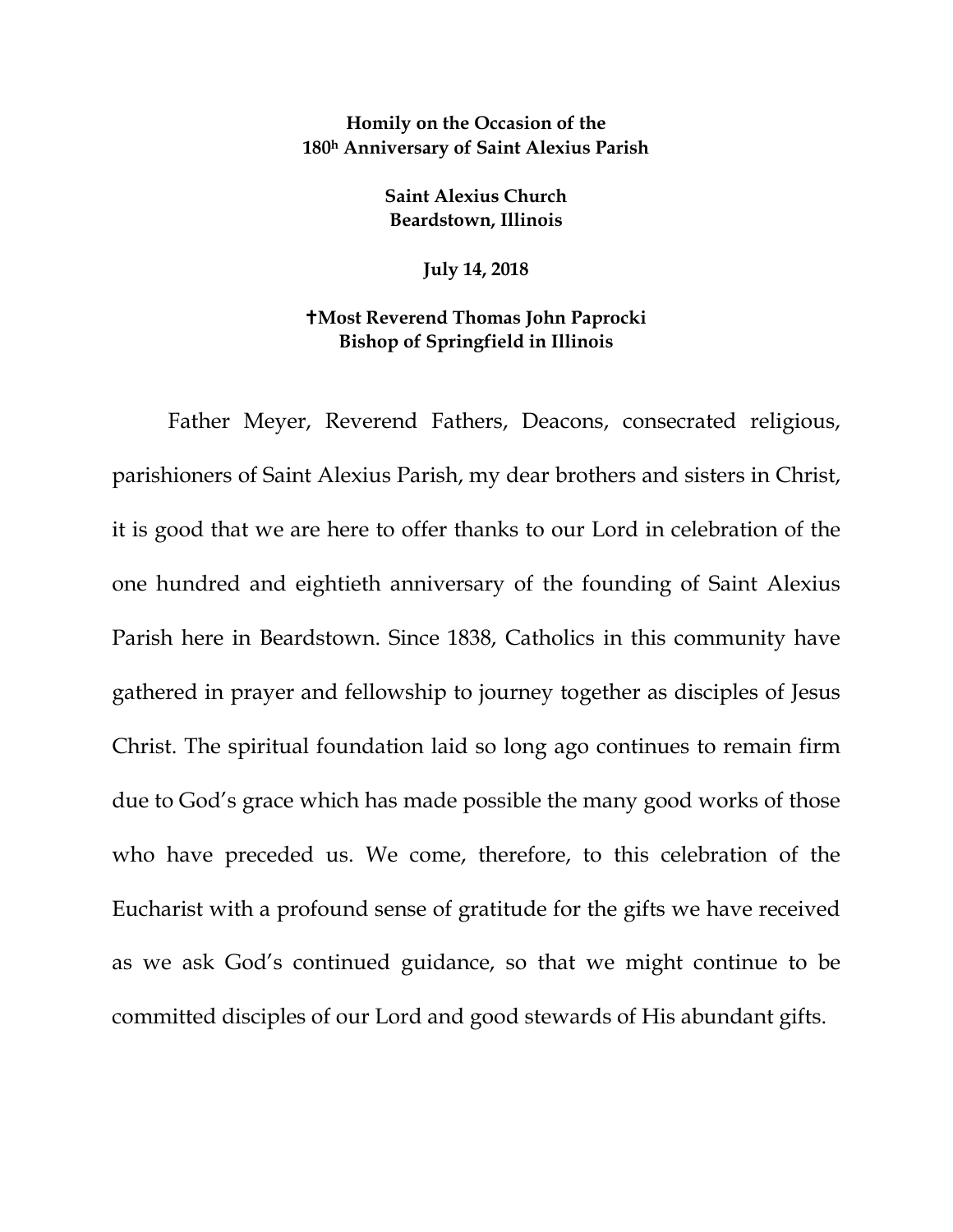On an anniversary such as this, it is natural to wonder what life was like one hundred and eighty years ago. Looking at our circumstances today in the year 2018, the differences in our country and world, as well as our way of life, seem vast. In 1838, Martin Van Buren was president; Samuel Morse publicly demonstrated the use of the telegraph for the first time; the New Orleans Mint produced its first coins: ten dimes; the Iowa Territory was created, which contained land that would later become a portion of the states of Minnesota, North Dakota, South Dakota and Iowa; future abolitionist Frederick Douglass boarded a train in Maryland on his way to freedom from slavery; Duke University was established in North Carolina as the Brown School; and Reverend J.B. Raho arrived here in Beardstown, Illinois, and began to minister to the people of this area. He wrote of his work in the community in the following words: "I discovered about two hundred Irish Catholics scattered around a radius of sixty miles. I visited them on foot carrying with me a carpet bag containing everything necessary for the celebration of Holy Mass and the administration of the Sacraments."

As we look back on the humble beginnings of this parish and the lives of the people who have been part of its history over the past one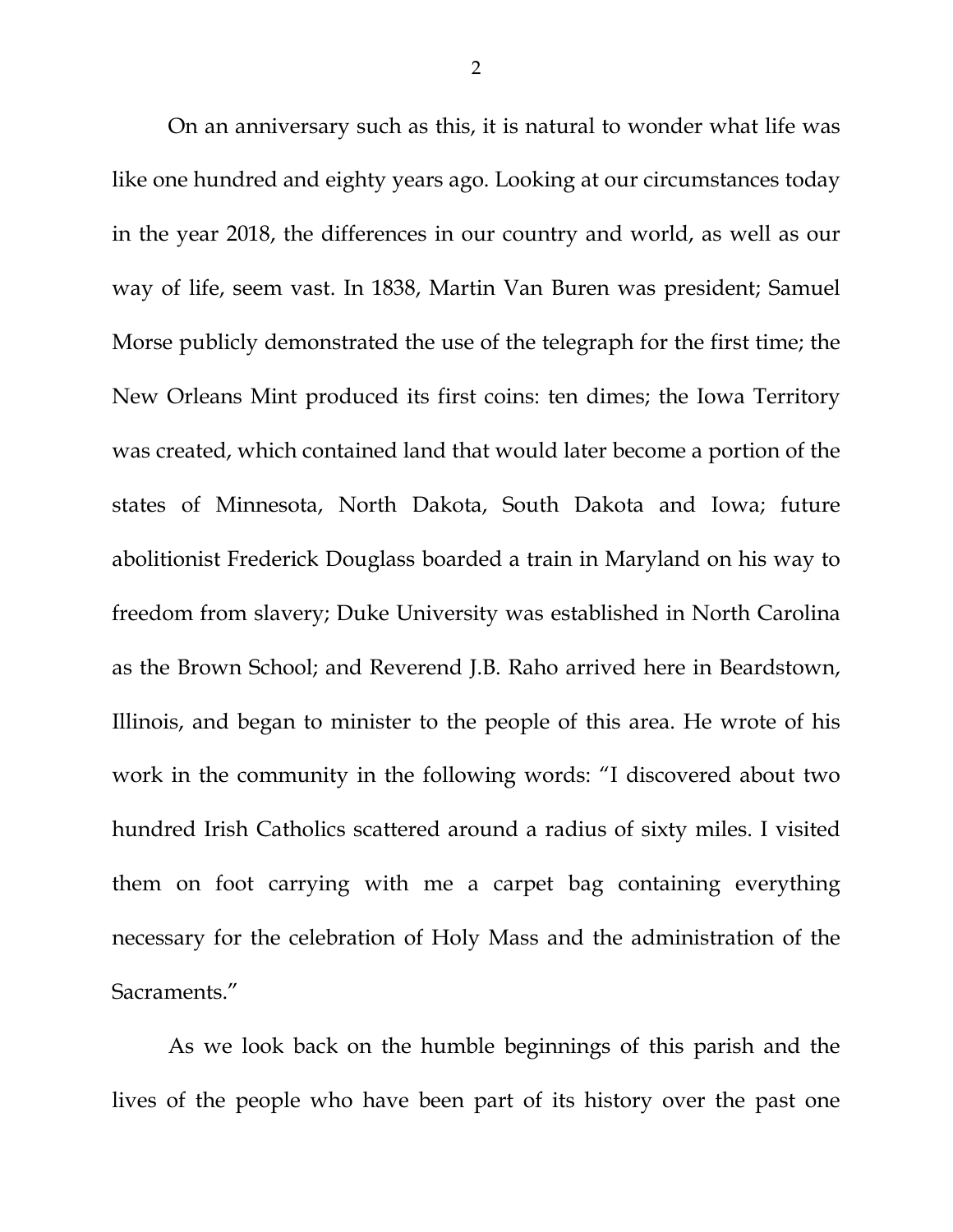hundred and eighty years, we have a unique opportunity to reflect on what it means to be missionary disciples of our Lord.

Quite appropriately, our readings today focus on what it means to be a missionary disciple of Jesus Christ. The Gospel reading in particular points to this important work of the Church.

It is quite clear in Mark's Gospel that Jesus did not intend to carry out His mission alone. Rather, from the very beginning His ministry was to be collaborative. To this end, we see our Lord sending the disciples out, two by two, to proclaim the word and confront unclean spirits.

My dear brothers and sisters in Christ, just as He sent the Twelve, our Lord sends us out to proclaim the Good News in our daily lives. While this may seem like a daunting task, our Lord gives us a "roadmap," if you will, or a set of directions on how to do this. I would like to call your attention to two points from our Gospel today that may shed some light on how we are to go about proclaiming the Good News in the midst of the world today.

First, our Lord tells the disciples to travel light. There is a certain urgency to the work of discipleship, so baggage must be kept to a minimum. In a literal sense, our Lord told the Twelve to take no food, no sack, and no money. Rather, they were to take only a walking stick, the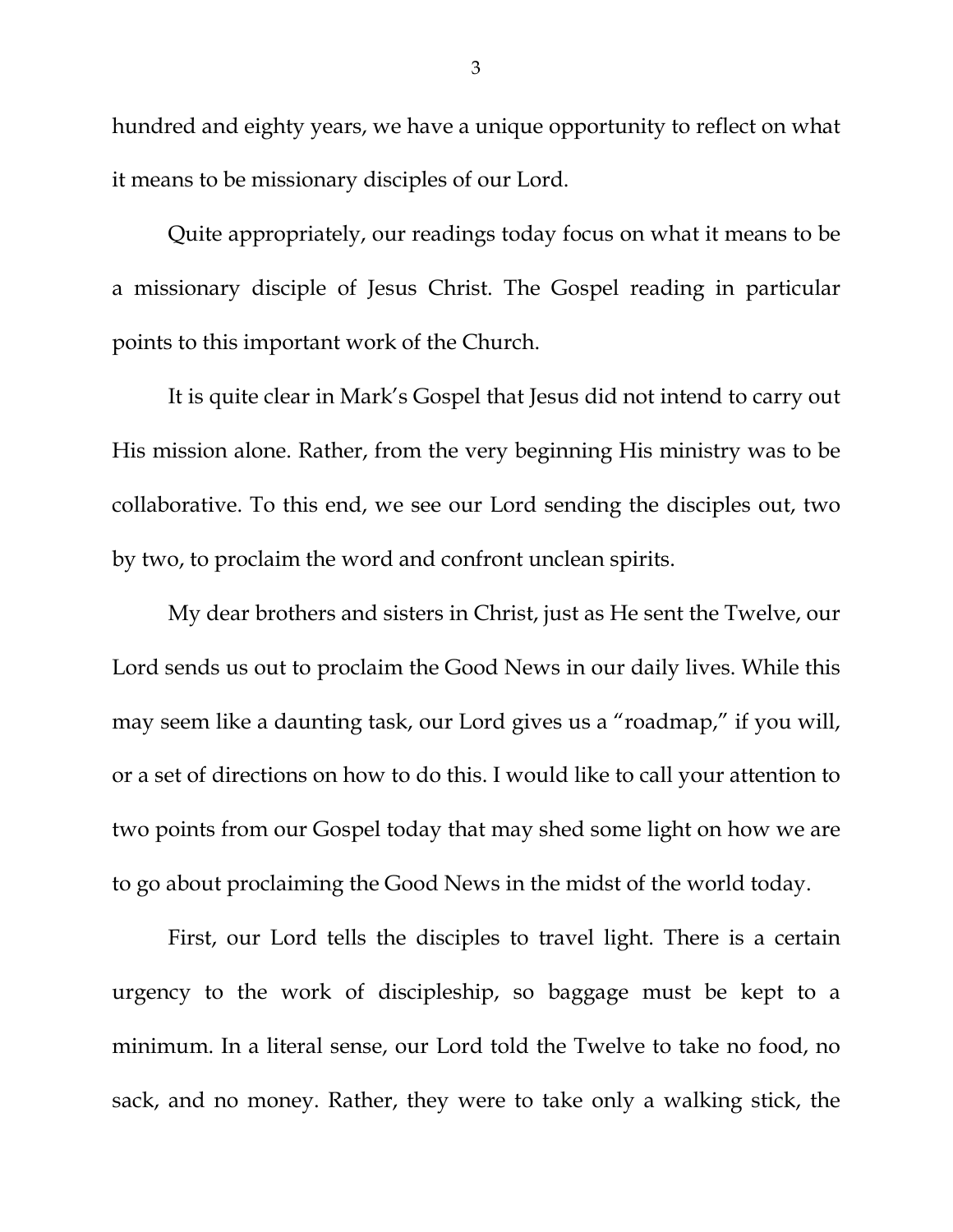sandals on their feet and a tunic. This does not mean that the disciples were to be destitute, instead, they were to rely on the hospitality of those to whom they were ministering. While we are not sent out under the same circumstances that the Twelve were, we are still called to discard the "extra baggage" of sin from our lives so that we might be models of Christ's love to those around us and build-up the kingdom of God here on earth.

The second point from today's Gospel reading to which I would like to call your attention is the fact that the disciples are instructed to stay put. In fact, Our Lord tells them to enter a house randomly and stay there until it is time to leave. This might seem like a peculiar thing to say, but what our Lord was conveying to the Twelve is that they were not to shop around for the best accommodations or the most agreeable people. Rather, they were to accept whatever was available to them.

Most of us today are not entering strangers' homes and imposing on their hospitality in an attempt to build up the Church. In fact, if you were to try this, it might even have the opposite effect. However, our Lord calls each of us to accept the many gifts that we have been given and use them for the sanctification of the world. Let us, like the saints who have gone before us, commit to giving everything that that we are and everything that

4